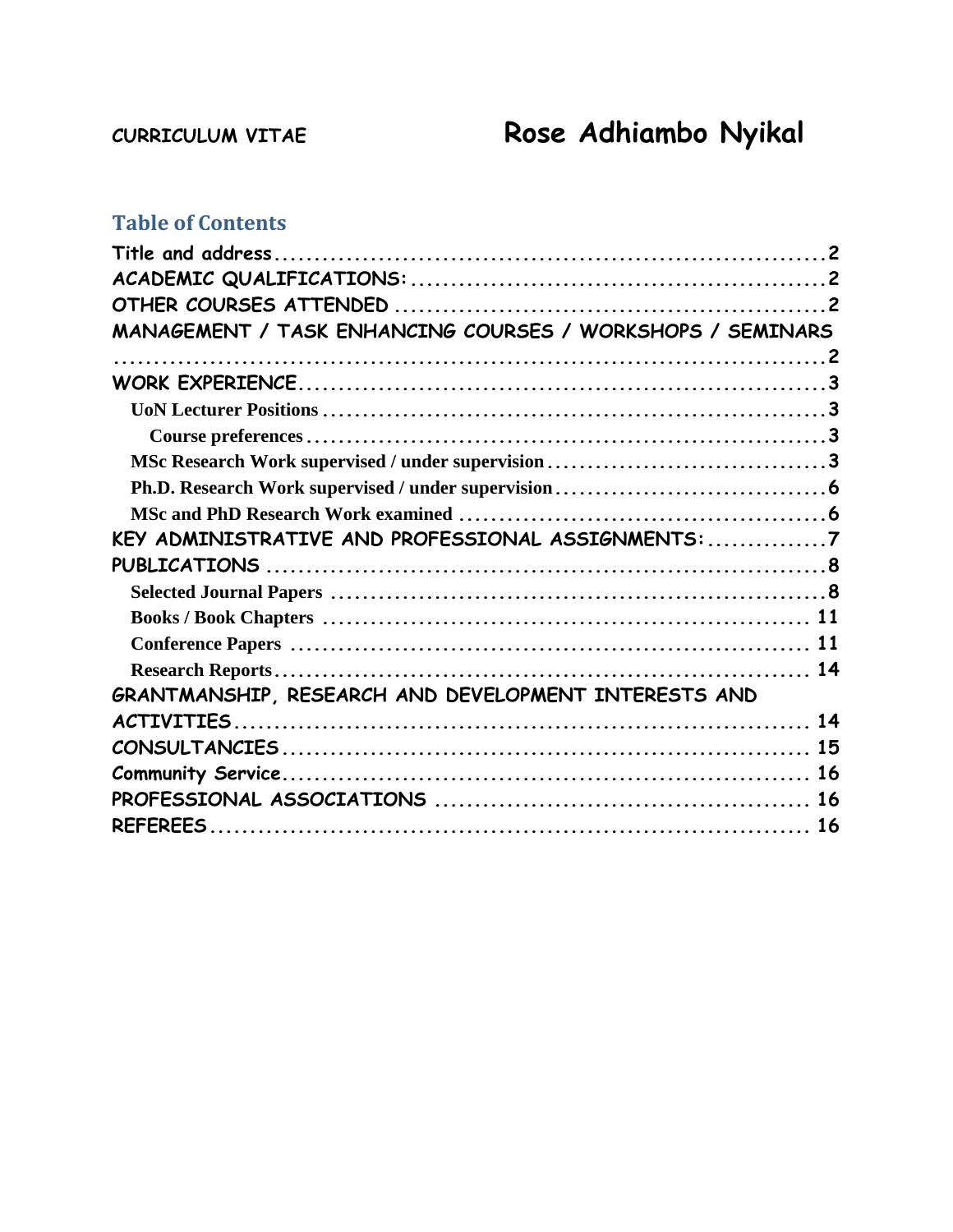<span id="page-1-0"></span>

| Title and address<br>NAME: | Rose Adhiambo Nyikal                                                                                     |
|----------------------------|----------------------------------------------------------------------------------------------------------|
| <b>OCCUPATION:</b>         | <b>Agricultural Economist</b>                                                                            |
| <b>ADDRESS:</b>            | Dept. of Agricultural Economics,<br>University of Nairobi,<br>P. O. Box 29053 - 00625,<br>NAIROBI, Kenya |

Cell-phone: +254 722 248405 E-mail[:ranyikal@uonbi.ac.ke](mailto:ranyikal@uonbi.ac.ke)  [nyikalra@gmail.com](mailto:nyikalra@gmail.com)



# <span id="page-1-1"></span>**ACADEMIC QUALIFICATIONS**:

PhD Agricultural Economics – 2000 MSc Agricultural Economics – 1990 BSc Agriculture (Hons) – 1980 East African Advanced Certificate of Education – 1976 East African School Certificate - 1974 Certificate of Primary Education - 1970

# <span id="page-1-2"></span>**OTHER COURSES ATTENDED**

**May 2008 and July 2008 (5 weeks**): International Training Programme on Education for Sustainable Development, Sweden (Chalmers, Uppsala and Gothenburg Universities), and South Africa (Rhodes University)

**July 2007 – September 2007 (12 weeks):** Environmental Impact Assessment and Audit, at the Jomo Kenyatta University of Agriculture and Technology, Kenya.

**July 1984 - September 1984 (8 weeks**): Monitoring and Evaluation of Public Sector Projects and Programmes, conducted at the School of Development Studies of the University of East Anglia, United Kingdom.

**May 1983 – July 1983 (8 weeks):** Agricultural Sector Projects Planning and Appraisal, conducted in Nairobi by the African Development Bank and the Economic Development Institute of the World Bank.

# <span id="page-1-3"></span>**MANAGEMENT / TASK ENHANCING COURSES / WORKSHOPS / SEMINARS**

- 1. A Regional Facilitators' Training Course on Skills of Delivery, organized by AICAD and  $JICA$ ,  $4<sup>th</sup>$  to  $8<sup>th</sup>$  August 2003
- 2. An In-house Training Programme on Financial Management and Human Resource Management for Chairmen of Departments of the University of Nairobi: 2<sup>nd</sup> to 4<sup>th</sup> February 2006
- 3. The Workshop on the Training of Chief Internal Examiners:  $13<sup>th</sup>$  to  $14<sup>th</sup>$  July 2006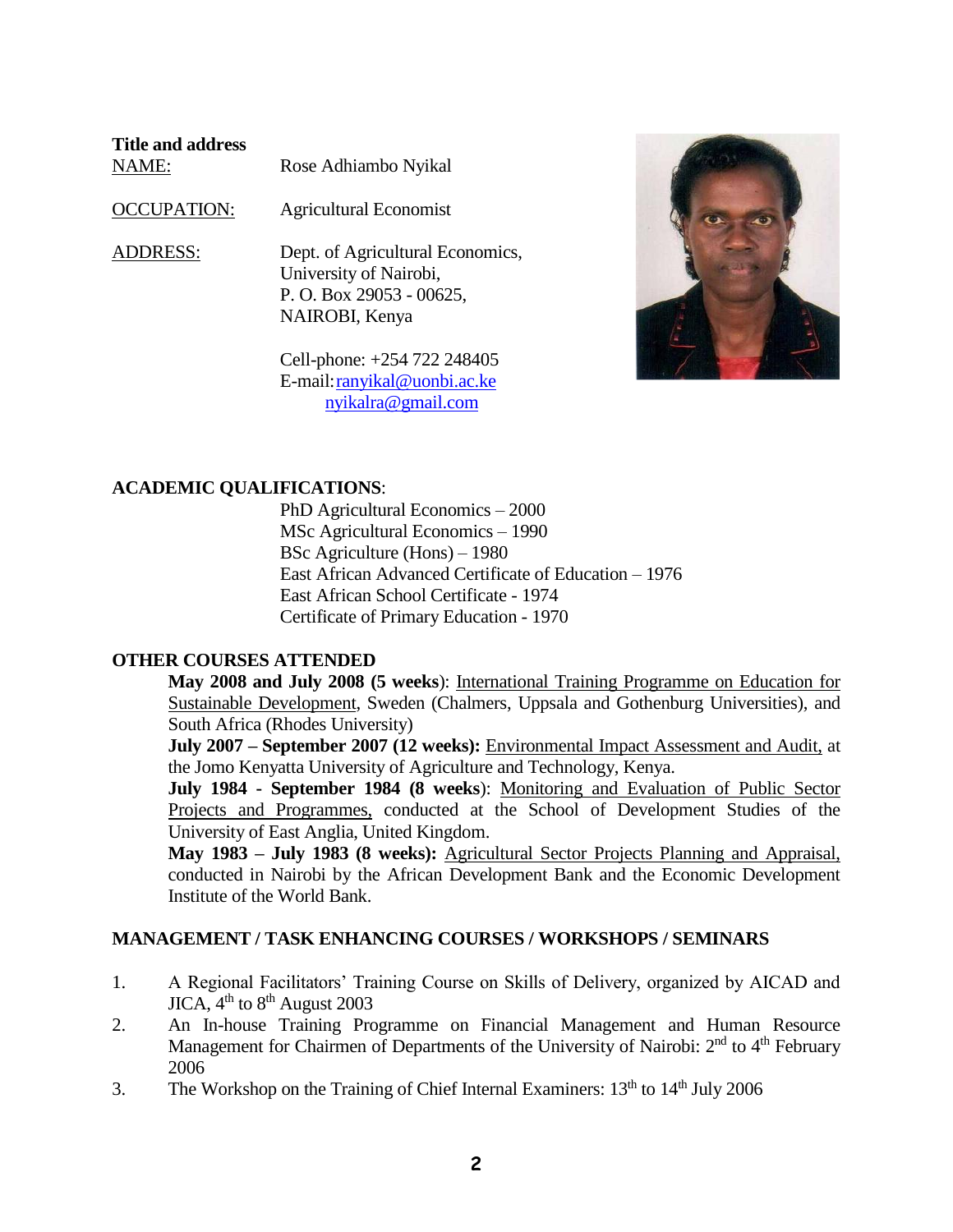- 4. Seminar on Results-based management:  $4<sup>th</sup>$  to  $5<sup>th</sup>$  April 2007
- 5. Agribusiness Management Curriculum Open Delivery System, October 12-16, 2009

# <span id="page-2-0"></span>**WORK EXPERIENCE**

**August 1980 to April 1981:** Crop Production Extension Officer in South Nyanza District

**May 1981 – February 1983:** Agricultural Officer, based in Industrial Crops Branch of the Ministry of Agriculture headquarters, handling policy issues of industrial crops

**March 1983 to November 1984:** Agricultural Officer, based in Planning Division of the Ministry of Agriculture headquarters, in charge of Projects register, for Monitoring and Evaluation

**December 1984 to September 1987:** Farm Management Extension Officer, Kisii District, and coordinator Kisii Valleybottom Integrated Development Project from June 1986 to September 1987, alongside Farm Management duties. Also, the deputy to the District Agricultural Officer (DAO) and severally Acting DAO

**October 1989 to April 1991:** Agricultural Officer in Farm Management Division, Ministry of **Agriculture** 

# <span id="page-2-1"></span>**UoN Lecturer Positions**

**April 1991 to 28 October 1992:** Assistant Lecturer of Agricultural Economics

**29 October 1992 to 27 September 2007:** Lecturer of Agricultural Economics

**28 September 2007 to 3rd February 2016:** Senior Lecturer of Agricultural Economics

**4 th February 2016 to Date:** Associate Professor of Agricultural Economics

# <span id="page-2-2"></span>**Course preferences**

- Operations Research
- Mathematics for Economists
- Rural Finance and microfinance
- Farm Management / Production Economics
- Development Economics and Policy

# **(**The respective thematic area is **Agribusiness Management)**

# <span id="page-2-3"></span>**MSc Research Work supervised / under supervision:**

- (i) The effect of using animal traction on farm efficiency and household labour allocation on smallholder farms in Kenya – Paul Maina - *(graduated - 2004)*
- (ii) A Social Economic Analysis of Preferences of Fodder Legumes and Information Flow Among Farmers: a case of *Desmodium* and *Calliandra* in Central Kenya – Judith Sinja – *( graduated 2006)*
- (iii) Economic Optimization of Integrated Soil Fertility Management Strategies for Maizebased Production Systems: A Case Study of Smallholder Farm Typologies in Central Kenya – John Macharia - *(graduated - 2006)*
- (iv) Towards integrated soil fertility management: risk efficiency of selected smallholder systems of Central Kenya – Freda Maina – *(graduated - 2008)*
- (v) Beekeepers' participation in group-based financial institutions and adoption of improved technologies in Arid and Semi-Arid Lands: a case of Makueni district – Otieno Peter Shimon – *(graduated 2007)*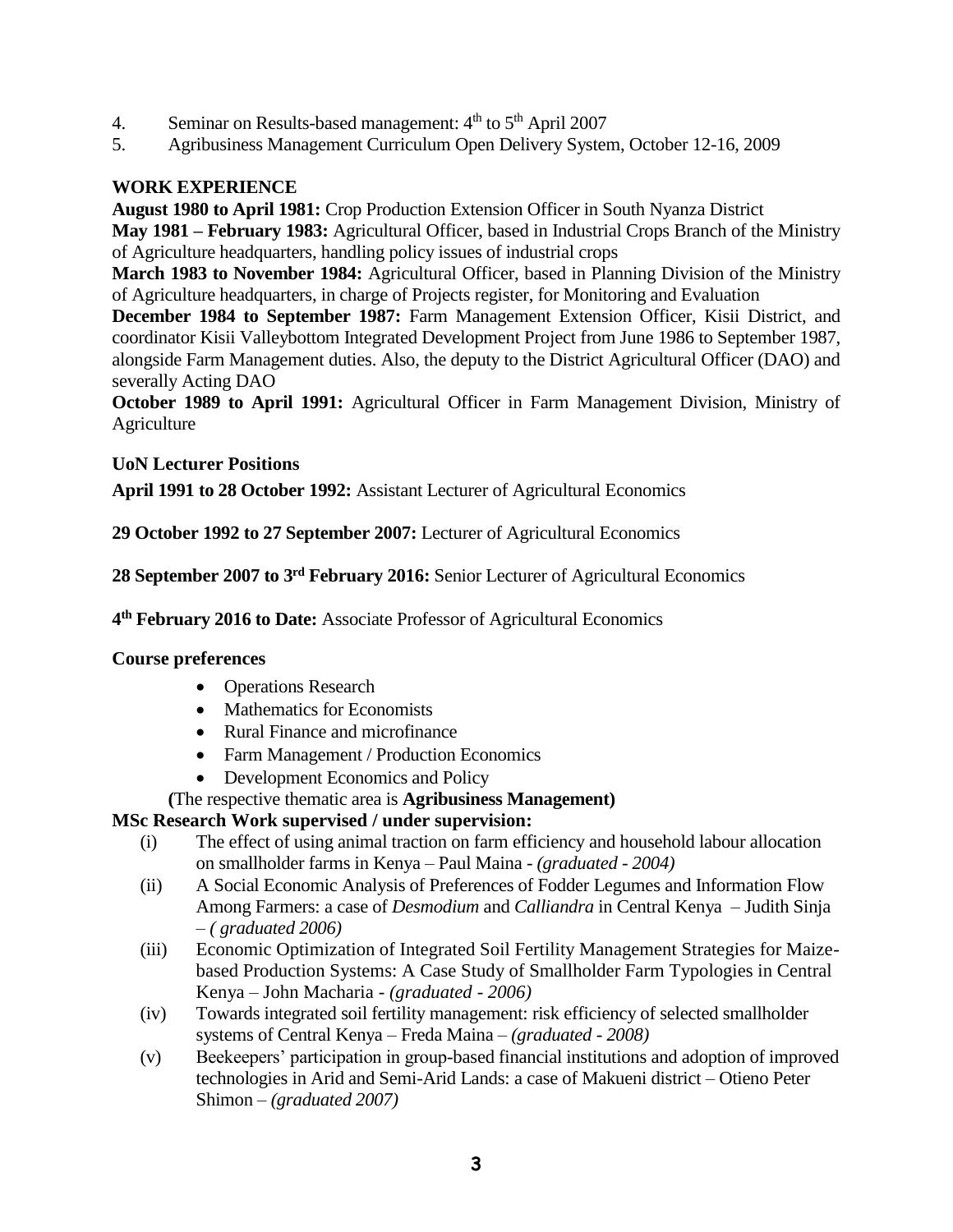- (vi) An evaluation of the role of social capital in smallholder farmers' market access and income: evidence from pigeon pea farmers in eastern Kenya – Stella Wambugu – *(graduated 2008)*
- (vii) Determination of optimal farm plans for Ishiara / Gathigi irrigation scheme of Mbeeere District, Kenya – Francis Kitoo *(graduated 2008)*
- (viii) Determinants of the adoption of conservation tillage practices and their implications on profitability in maize-cowpeas cropping system – a case of Makueni District - Jane Mutune *(graduated - 2009)*
- (ix) An evaluation of smallholder snow-peas market organization and performance in Buuri and Laikipia East district, Kenya – Anne Rugenyi (*graduated 2011*)
- (x) Determination of use for certified maize seeds and the relative importance of transaction costs in moist transitional maize zones in Kenya: a case of Embu District - Bernard Gathigi (*graduated 2012*)
- (xi) An economic analysis of trader preferences for quality attributes along the pigeon pea value chain in Kenya: a case of Coastal Kenya urban markets – Zipora Otieno (*graduated 2010*)
- (xii) An Analysis of access to and efficiency of financing mechanisms in compliance to EUREPGAP standards among smallholder farmers – Elossy Kangai (*absconded*)
- (xiii) An analysis of factors influencing farmer participation in livestock marketing in Nyagatare district, Rwanda – Eric Gahamanyi *(graduated 2013)*
- (xiv) An assessment of the impact of increased access of microfinance on farm productivity among smallholder farmers in Bomet district *–* Robert Kirui *(graduated 2011)*
- (xv) An assessment of the use and effect of mobile phone based money transfer in Kenyan agriculture – Oliver Kirui *(graduated 2011)*
- (xvi) Factors affecting loan repayment performance of smallholder farmers in Combolcha, Eastern Hararghe, Ethiopia – Million Sileshi Haile *(graduated 2012)*
- (xvii) An Economic assessment of the effect of microfinance on smallholder farmers' income in Nyamagabe district, Rwanda – Eularie Mutamuliza *(graduated 2012)*
- (xviii) An assessment of factors influencing non-adoption of biogas technology in rural households of Rwanda – Sylvie Sangwa (*graduated 2013*)
- (xix) An impact Assessment of the Treadle pump technology on the welfare of small scale farmers in Kenya: the case of Western Province – Sarah Kariuki (*graduated 2013*)
- (xx) An economic assessment of household solid waste management options in Kibera slum, Kenya – Mary Nthambi (*graduated 2013*)
- (xxi) Determinants of Food security status among Smallholder Horticultural Farmers in Kirinyaga, Mbooni and Buuri Districts in Kenya – Jane Chege (*graduated 2014*)
- (xxii) Analysis of factors influencing participation of smallholder farmers in Red Beans market in Halaba Special District, Ethiopia – Agete Jerena Kabeto (*graduated 2014*)
- (xxiii) Farmers' preference for agricultural extension reform in Kenya Irene Teresia Muatha (*graduated 2014*)
- (xxiv) An assessment of farmers' preferences for crop insurance in Kenya Opiyo Denis Olila (*graduated 2014*)
- (xxv) An assessment of mango farmers' choice of marketing channels in Makueni, Kenya Davis Muthini (*graduated 2015*)
- (xxvi) An Analysis of Profitability and Factors Influencing Adoption of Agro-Ecological Intensification (AEI) Techniques in Yatta, Machakos County, Kenya – Virginia Wango (*graduated 2016*)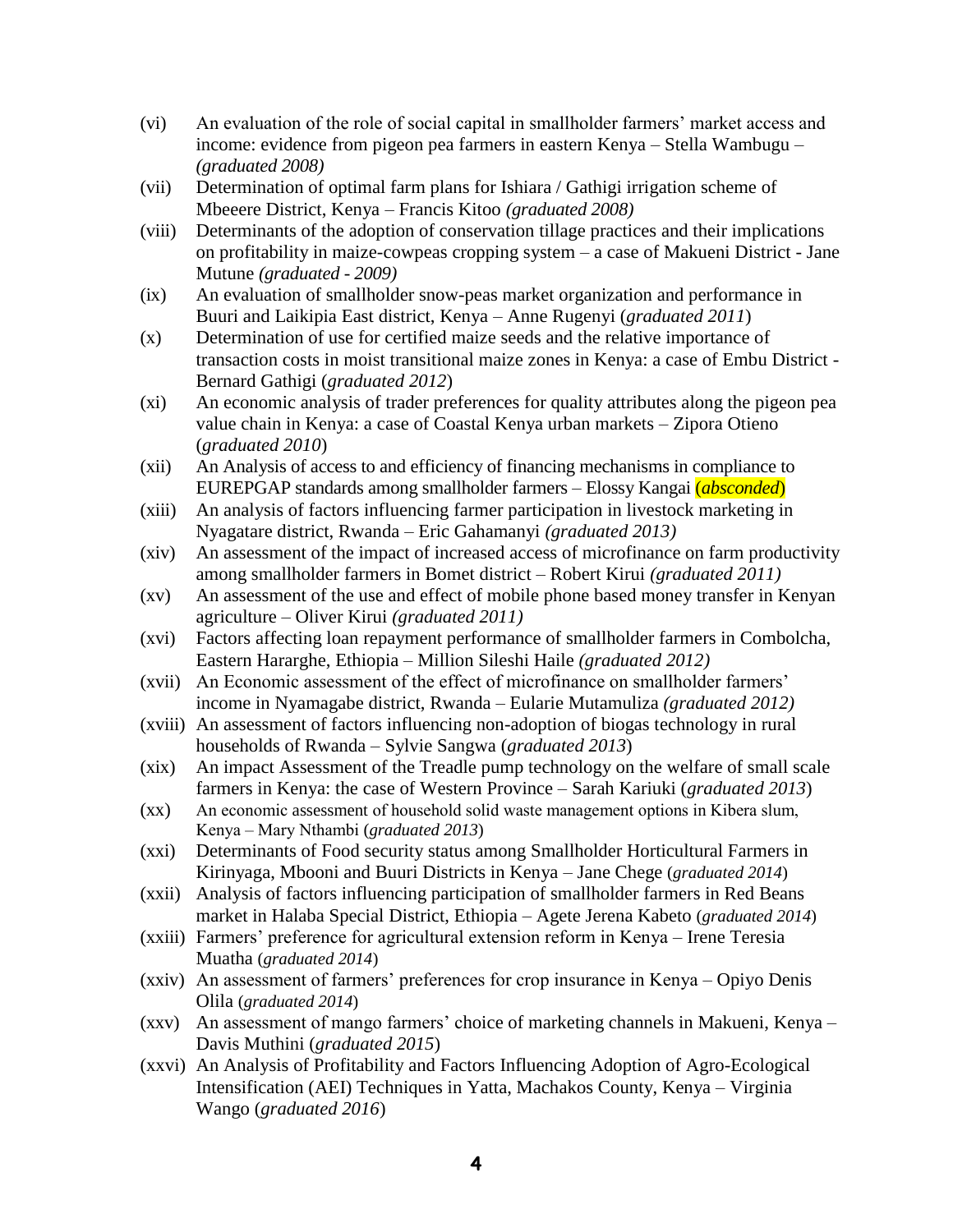- (xxvii) An Assessment of Profitability and Utilization of Multipurpose Legume Options in Nandi County – Mercy Anyango Onyango (*graduated 2017*)
- (xxviii)An assessment of cotton supply response in Kenya Evelyn Kaumba (*continuing*)
- (xxix) An assessment of intra-household income distribution patterns and their effects on food security: the case of French beans producing households in Mbooni Constituency, Kenya - Lydia Kabugua (*continuing*)
- (xxx) An Analysis of Risk Attitudes and Risk Management Strategies Among Dairy Farmers in Murang'a County, Kenya – Caroline Waweru (*graduated 2016*)
- (xxxi) An analysis of factors influencing market channel choice by fish farmers' in Kirinyaga County – John Nyagah (*now continuing after a break*)
- (xxxii) A comparative analysis of economic returns from African indigenous vegetables in semi-arid and non-arid rural areas of Kenya – Jamleck Osiemo (*graduated 2016*)
- (xxxiii)An economic analysis of the impact of weather index-based crop insurance on farmers' income in Huye District of Rwanda – Olive Ashiimwe (*graduated* 2015)
- (xxxiv)Analysis of farmers preferences of alternative green gram marketing channels in Mbeere South District – Esther Kihoro (*graduated 2016*)
- (xxxv) An assessment of farmers' awareness and perception on improved cassava varieties in Homa Bay County, Kenya – Isaiah Odhiambo Okuku (*graduated 2018*)
- (xxxvi)An assessment of effect of the national fertilizer subsidy program on farmer participation in private fertilizer markets in North Rift region of Kenya - Joyce Mumbua Makau (*graduated 2018*)
- (xxxvii) An assessment of the effect of gendered decision-making and access to institutional support services on maize production efficiency in Kenya – Jessica Osanya (*graduated 2018*)
- (xxxviii) Assessment of farmers' preferences for integration of community-owned resource persons and interrelationships in animal trypanosomiasis management methods in Kwale County, Kenya – Arnold Musungu (*graduated Sept 2020*)
- (xxxix)An assessment of factors influencing consumption of orange flesh sweet potato bread in Kenya – Felix Mwala Shiundu (*has taken examinations, concluding thesis*)
- (xl) Economic analysis of determinants of membership and benefits of participation in pyrethrum cooperatives in Musanze District, Rwanda – Claudine Kayitesi (*graduated Dec 2019*)
- (xli) An Analysis of Household Food Production Diversification and Dietary Diversity in the Upper West Region of Ghana – Solomon Amaobeng (*graduated Dec 2019*)
- (xlii) Effect of Rural Bank Credit access on technical efficiency of smallholder cassava farmers in the Fanteakwa District of Ghana – Arnold Kwesi Missiane (*graduated 2020*)
- (xliii) An analysis of determinants of access to and use of credit by smallholder farmers in Suakoko District, Liberia - Lorbah Christina Roberts (*graduated 2017*)
- (xliv) Analysis of the perceptions and effects of nutrition messaging approaches on consumption of orange-fleshed sweet potatoes among young children and their caregivers in Homa Bay County, Kenya - Sylvester Okoth Ojwang' (*graduated 2020*)
- (xlv) An analysis of determinants and extent of market participation by soybean farmers in Kakamega County, Kenya - Edna Mbembe Amoit (*awaiting graduation*)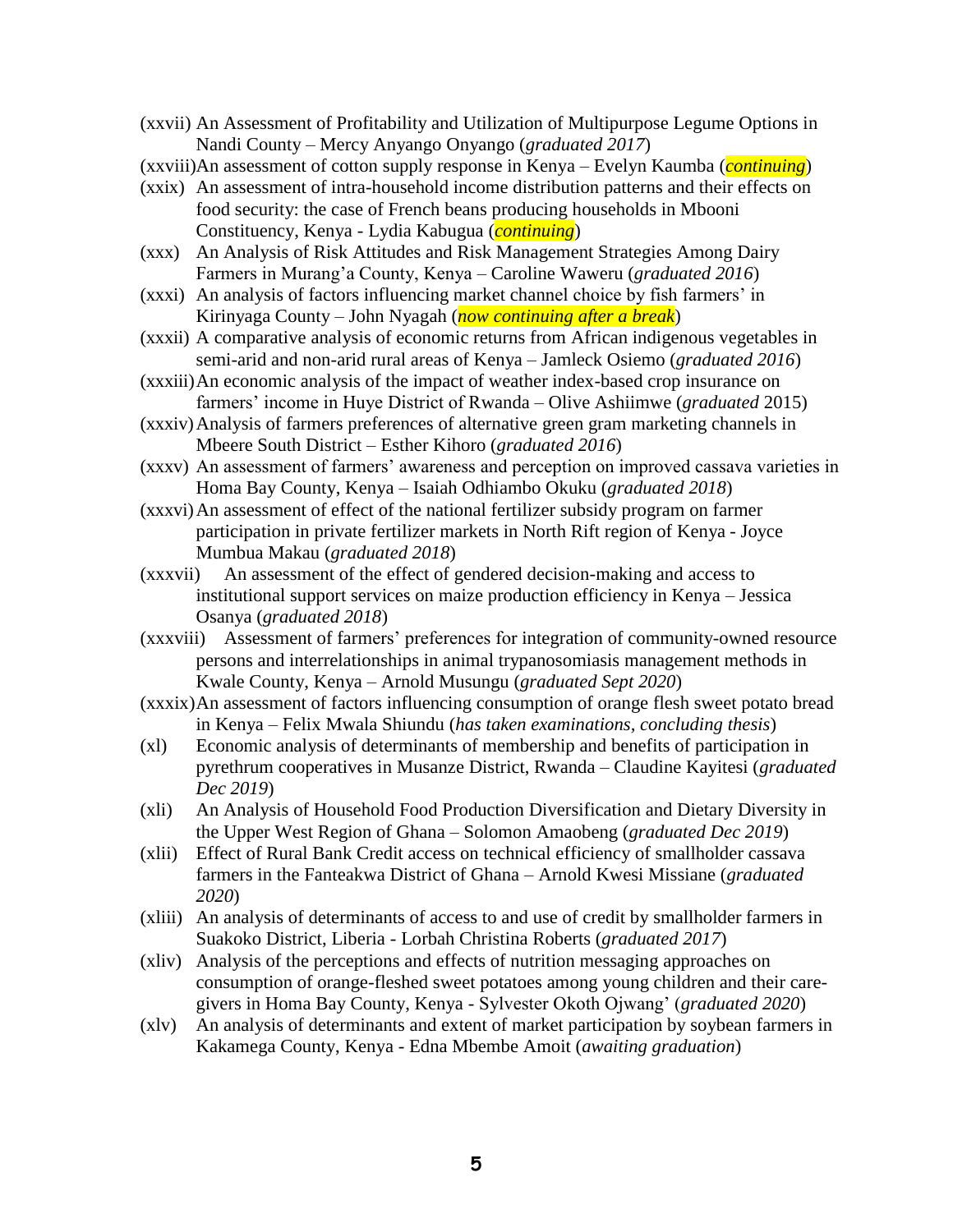- (xlvi) An analysis of farmers' awareness, perceptions and Effects of chicken value chain practices on Newcastle Disease outbreaks in Kenya - Billy Ipara Okemer (*graduated Dec 2019*)
- (xlvii) Assessment of the effect of use of good agricultural practices on Irish potato production and marketing in Kenya – Wilter C Momanyi (*submitted for examination*)

#### <span id="page-5-0"></span>**Ph.D. Research Work supervised / under supervision:**

An evaluation of farmer adoption choice of stem borer / striga management technologies in Western Kenya" (Esther Njuguna, *graduated 2009*)

Supply response to weather index-based crop insurance: an econometric analysis of maize production in Uasin-Gishu County, Kenya (Kiplimo Langat Benard, Moi University, *graduated 2013*)

A gendered analysis of socio-economic factors influencing adoption of new livestock vaccines with reference to contagious bovine pleura-pneumonia (Romona Ndanyi, PhD research *current, taken leave*)

Assessment of Economic Impact of French Bean Production on Climate Change and Prevailing Adaptation Strategies: The case of Smallholder Farming in Central and Eastern Kenya (Peter S Otieno, PhD research, *graduated 2018*)

Evaluation of linkages between farm production and nutrition: case study of Kisii and Nyamira Counties, Kenya – Davis N Muthini (*graduated in Dec 2020)*

Analysis of agro-pastoralists' participation in wetland management practices in Ewaso Narok swamp, Kenya - Magdalene Mutumi Mwangi (*proposal writing*)

Efficiency analysis of agricultural risk sharing mechanism: A Case of Rural Outreach of Financial Innovations and Technologies Programme in Kenya – Jackson Echoka (*proposal writing*)

#### <span id="page-5-1"></span>**MSc and PhD Research Work examined:**

- (i) Adoption of improved maize production technologies among smallholder farmers in semi-arid zones of Kenya: the case of improved seeds and inorganic fertilizers in Machakos district *Nzuma*
- (ii) The potential impact of improved maize seeds and fertilizers on food security and incomes of smallholder farmers in the Mumias Sugar Scheme *Manyengo*
- (iii) Economic evaluation of green pigeon pea marketing channels and the impact of transaction costs: a case study of Makueni district. *Murage*
- (iv) Gender and dissemination of improved fodder trees: the case of *Calliandra calothyrsus* in Embu District, Kenya. *Wanyoike*
- (v) Women access to land and its effect on their small scale agricultural productivity: a case study of maize production in Machakos district. *Karienyeh*
- (vi) Analysis of the use of inoculant-based technologies by smallholder farmers and its effect on output commercialization: case of field bean farmers in Western Kenya. *Wafula*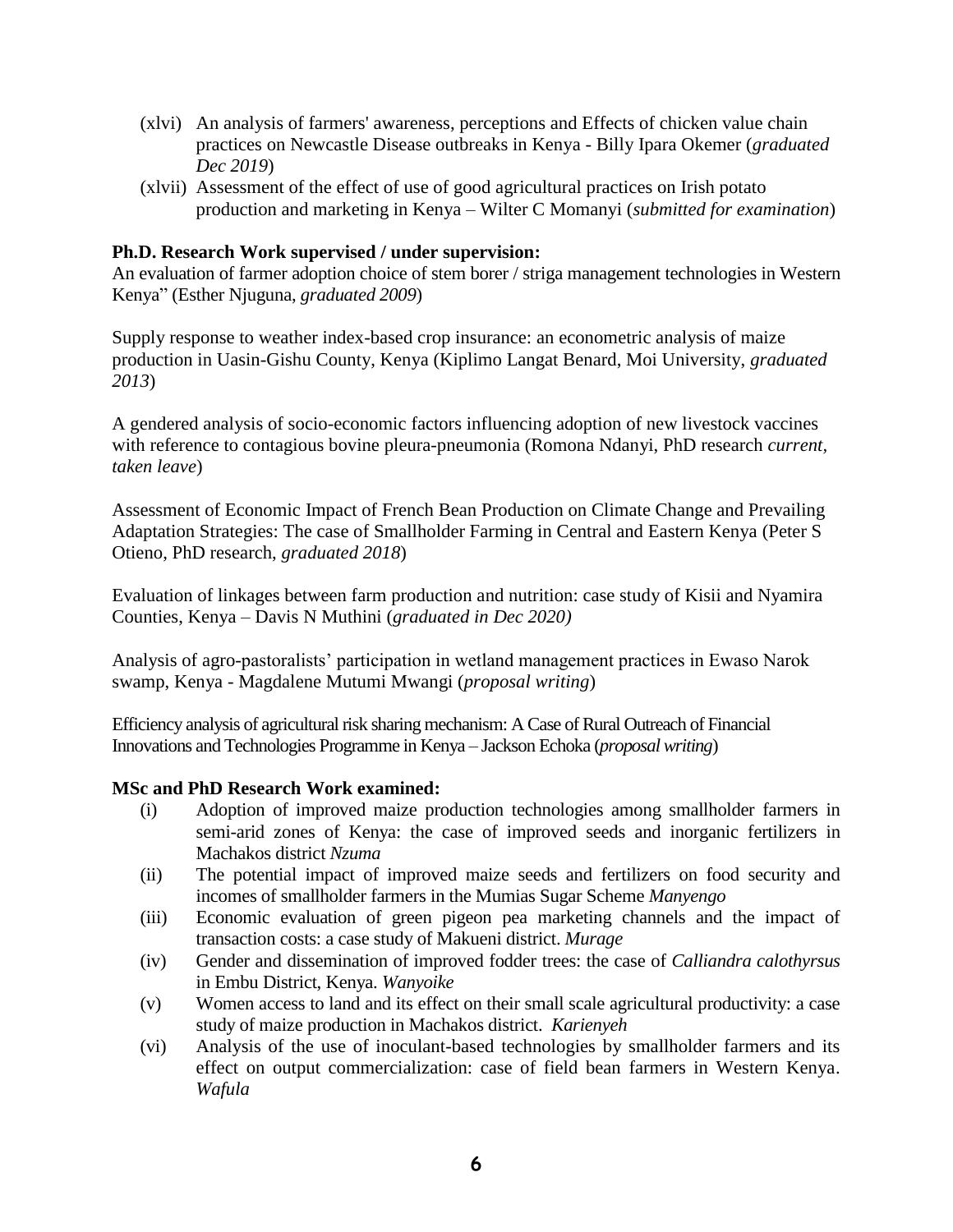- (vii) **Egerton University 2009:** Determinants of Adoption of Improved Wheat Varieties and Fertilizer Use by Smallholder Farmers in Nakuru and Nyeri Districts. *Njane*
- (viii) An analysis of the Demand for Fresh Fruits and Vegetables in Nairobi, Kenya *Bundi*
- (ix) **Kenyatta University 2013:** Contract farming of coconut in Kwale and Kilifi counties: participation and productivity analysis
- (x) **Kenyatta University 2014**: Analysis of socio-economic factors affecting the production of smallholder coffee in Kirinyaga County, Kenya
- (xi) **Kenyatta University 2014**: Economic impact of integrated pest management technology for control of mango fruit-flies in Embu County, Kenya
- (xii) Economic Analysis of Farmers' Preferences for Participatory Management of Volcanoes National Park in Rwanda – *Musafili*
- (xiii) **Moi University 2015:** Price dynamics in international black tea markets: evidence from Kenya, india and Sri Lanka and selected importers of Kenyan tea
- (xiv) **Moi University 2015:** Analysis of determinants of technical efficiency in cashew nut production in Kilifi County, Kenya
- (xv) **Kenyatta University 2016**: Impact of coffee certification among smallholder farmers in Embu County, Kenya
- (xvi) **Kenyatta University 2017**: Economics of biological control of cereal stem borers in Eastern Africa: a case study of maize and sorghum production in Kenya
- (xvii) **Moi University 2019**: An econometric estimation of the aggregate import demand function for COMESA with in-depth analysis of regional trade integration. *Mairura*

#### <span id="page-6-0"></span>**KEY ADMINISTRATIVE AND PROFESSIONAL ASSIGNMENTS**:

- **(i) Chairman of the Department of Agricultural Economics, University of Nairobi, February 2004 – February 2010**
- **(ii)** February 2004 2011: Member of the Academic Board of the Collaborative Masters' Program in Agricultural and Applied Economics (CMAAE) in Eastern, Central and Southern Africa.
- (iii) 2006-2007: Member of the Task force on Establishment of Agricultural Information and Communication Management Programme, an initiative of ASARECA-RAIN. Reviewer for the East African Agriculture and Forestry Journal
- (iv) External Examiner, Moi University, Department of Agricultural Economics and Resource Management 2011-2016
- (v) External Examiner, Karatina University, Department of Agricultural Economics and Extension 2012 -16
- (vi) Kenya Census of Agriculture: Data Needs Assessment (October 2014), coordinated by Ministry of Agriculture, Livestock and Fisheries Development, and the Kenya National Bureau of Statistics
- (vii) Curriculum Reviewer for the Commission for University Education
- (viii) Member of Graduate School Board from 2017 to 2020
- (ix) Associate Dean, Faculty of Agriculture, University of Nairobi, August 2016 to February 2019.
- (x) Acting Principal, College of Agriculture and Veterinary Sciences, University of Nairobi, February 2019 to June 30, 2021.
- (xi) Acting Dean, Faculty of Agriculture, University of Nairobi, July 1 2021 to date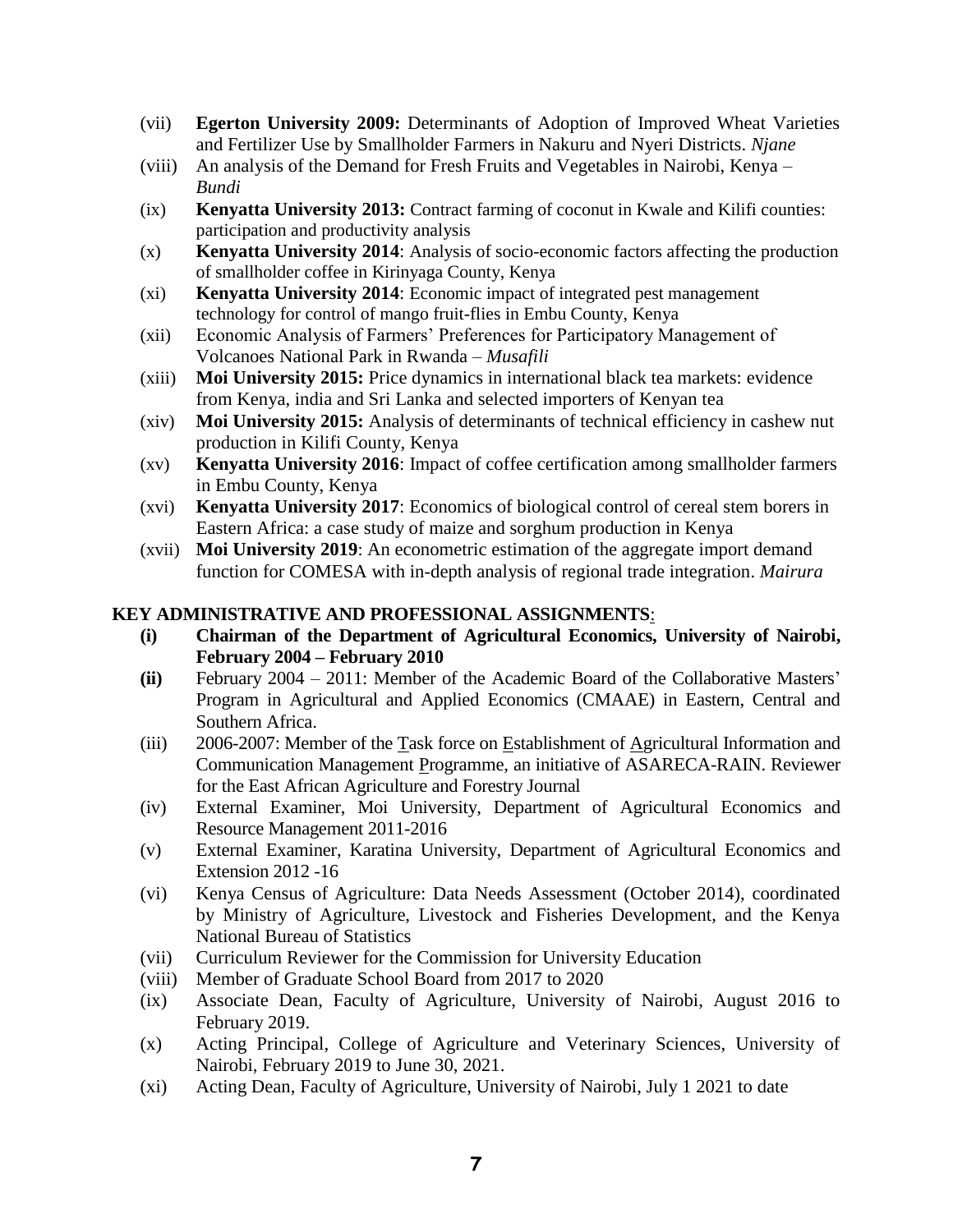#### <span id="page-7-1"></span><span id="page-7-0"></span>**PUBLICATIONS**

#### **Selected Journal Papers**

**Nyikal R. A**. and C. Ackello-Ogutu "An Evaluation of Institutional Credit and Its Role in Agricultural Production in Kenya," in *Agricultural Policies and Food Security in Eastern and Southern Africa.* Mukhebi, A.W. *et al*, eds. 1996. SD Publication Series, USAID pp 107-118

J. Sinja, J. Karugia, M. Waithaka, D. Miano, I. Baltenweck, S. Franzel, **R. Nyikal**, & D. Romney. "Adoption of fodder legumes technology through farmer-to-farmer extension approach" *Uganda Journal of Agricultural Sciences,* 2004, 9: 222-226

**Nyikal R. A.** and W. Olouch-Kosura **"**Risk Preference and Optimal Crop Combinations in Kahuro Division of Murang'a District, Kenya" *Agricultural Economics 32 (2005) 131-140*

P. M. Guthiga, J. T. Karugia, and **R. A. Nyikal** "Does use of draft animal power increase economic efficiency of smallholder farms in Kenya?" *Renewable Agriculture and Food systems: 22(0): 1- 7(2007)*

Peter Shimon Otieno, **Rose Adhiambo Nyikal** and Fred Invani Mugivane. 2010. "Non-credit services of group-based financial institutions: Implications for smallholder women's honey income in arid and semi-arid lands of Kenya" *African Journal of Agricultural Research Vol. 5(5), pp. 344-347, 4 March, 2010.* Available online at http://www.academicjournals.org/AJAR ISSN 1991-637X © 2010 Academic Journals

Wambugu, S., J. J. Okello, and **Rose Nyikal. "**Effect of Social Capital on Performance of Smallholder Farmer Organizations in Western Kenya" *Journal of Agricultural Science and Technology*. Dec. 2010, Volume 4, No.6 (serial No.31): 10-19. ISSN 1939-1250 USA

Otieno Zipora, Julius Okello, **Rose Nyikal**, Agnes Mwang'ombe, Daniele Clavel. "The role of varietal traits in the adoption of improved dryland crop varieties: The case of pigeon pea in Kenya". *AfJARE* Vol 6 No. 2: 176-193 September 2011

Mutune Jane, John Mburu, **Rose Nyikal** and Geoffrey Kironchi "Determinants of adoption of conservation tillage practices in maize-cowpea cropping systems: the case of Makueni District, Kenya". *Journal of Soil Science and Environmental Management* Vol. 2(11), pp. 354-361, 29 Nov. 2011 Available online at http://www.academicjournals.org/JSSEM ISSN 2141-2391 ©2011 Academic Journals

Kirui Oliver K, J J Okello and **R A Nyikal**. "Awareness of Mobile Phone-Based Money Transfer Services in Agriculture by Smallholder Farmers in Kenya", *International Journal of ICT Research and Development in Africa,* 3(1), 1-13, January-June 2012 1 (IJICTRDA 3(1))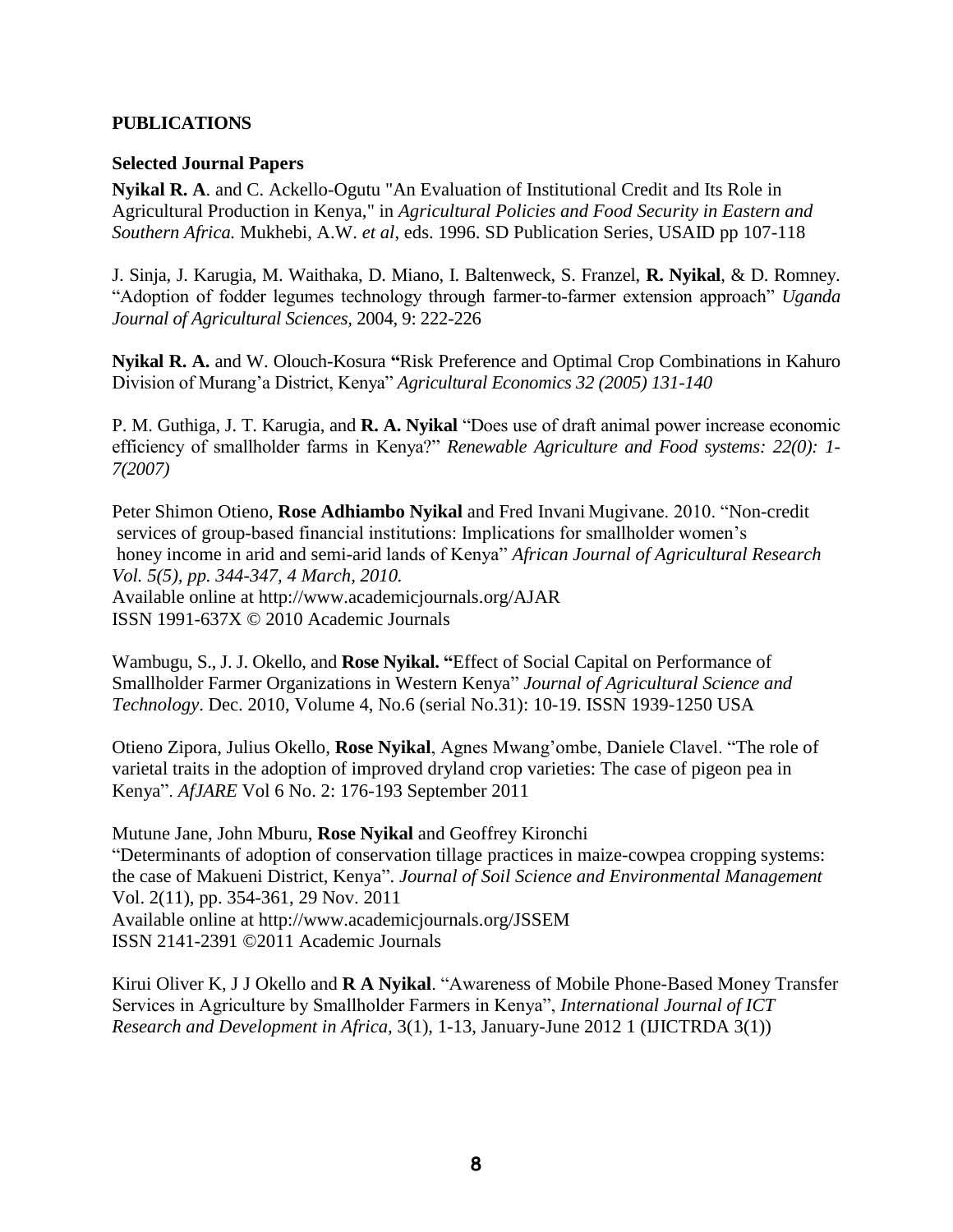Million Sileshi1, **Rose Nyikal** and Sabina Wangia. "Factors Affecting Loan Repayment Performance of Smallholder Farmers in East Hararghe, Ethiopia", *Developing Country Studies* Vol 2, No.11, 2012. ISSN 2224-607X (Paper) ISSN 2225-0565 pp 205-213 (Online [www.iiste.org\)](http://www.iiste.org/)

Nthambi Mary, **Rose Nyikal** and John Mburu. "Determinants of households' choice of solid waste management options in Kibera slum, Kenya". *Journal of International Real Estate and Construction Studies,* Vol. 3 No. 2, 2013 pp 143-162. ISSN 2153-6813

Chege, Jane W.**, Rose A Nyikal,** John Mburu and B W Muriithi. **"**Impact of Export Horticulture Farming on Per Capita Calorie Intake of Smallholder Farmers in Eastern and Central Provinces of Kenya." *International Journal of Food and Agricultural Economics* ISSN 2147-8988, E-ISSN: 2149- 3766 Vol. 3 No. 4, 2015, pp. 65-81

Wango V.N., Mburu J., Onwong'a R., **Nyikal R.** 2016 Assessing Profitability Of Selected Agro-Ecological Intensification Techniques In Sorghum And Cassava Based Cropping Systems In Yatta Sub County, Kenya. INTERNATIONAL JOURNAL OF SCIENTIFIC & TECHNOLOGY RESEARCH VOLUME 5, ISSUE 05, MAY 2016 ISSN 2277-8616 187 IJSTR©2016 www.ijstr.org

David Otieno and **Rose Nyikal**. "Analysis of Consumer Preferences for Quality and Safety Attributes in Artisanal Fruit Juices in Kenya", *Journal of Food Products Marketing*, DOI: 10.1080/1045444.2016.1164103, July 2016: pp 2-18

Makau Joyce Mumbua, P Irungu, **R A Nyikal** and Lilian Kirimi. "An assessment of the effect of a national fertiliser subsidy programme on farmer participation in private fertiliser markets in the North Rift region of Kenya", *African Journal of Agricultural and Resource Economics* (AfJARE) Volume 11 Number 4, December 2016, pages 292-304

Ndiritu, M., Boa, E., **Nyikal, R**. 2016. "Plant health rallies as an extension tool in small-scale farming in Kenya". *CABI Study Brief* 12. DOI:<https://dx.doi.org/10.1079/CABICOMM-62-8116>

Peter Shimon Otieno, Chris Ackello Ogutu, John Mburu and **Rose Adhiambo Nyikal**. "Effect of Global-GAP policy on smallholder French beans farmers' climate change adaptation strategies in Kenya", *African Journal of Agricultural Research* Vol. 12(8), pp. 577-587, 23 February, **2017** DOI: 10.5897/AJAR2017.12149

Muthini, D., **Nyikal, R**. and Otieno, D.J. "Determinants of Small-Scale Mango Farmers' Market Channel Choices in Kenya: An Application of the Two-Step Cragg's Estimation Procedure" .*Journal of Development and Agricultural Economics (JDAE),* Volume 9, Issue Number 5, 2017, pp. 111-120. Article number C42894163812. DOI: 10.5897/JDAE2016.0773. ISSN: 2006-9774. Available online at: [http://www.academicjournals.org/JDAE.](http://www.academicjournals.org/JDAE)

Peter Shimon Otieno, Chris Ackello Ogutu, John Mburu and **Rose Adhiambo Nyikal**. "Effect of Global-GAP Policy on Climate Change Perceptions of Smallholder French Beans Farmers in Central and Eastern Regions, Kenya", *Climate* 2017, 5, 27; doi:10.3390/cli5020027 [www.mdpi.com/journal/climate](http://www.mdpi.com/journal/climate)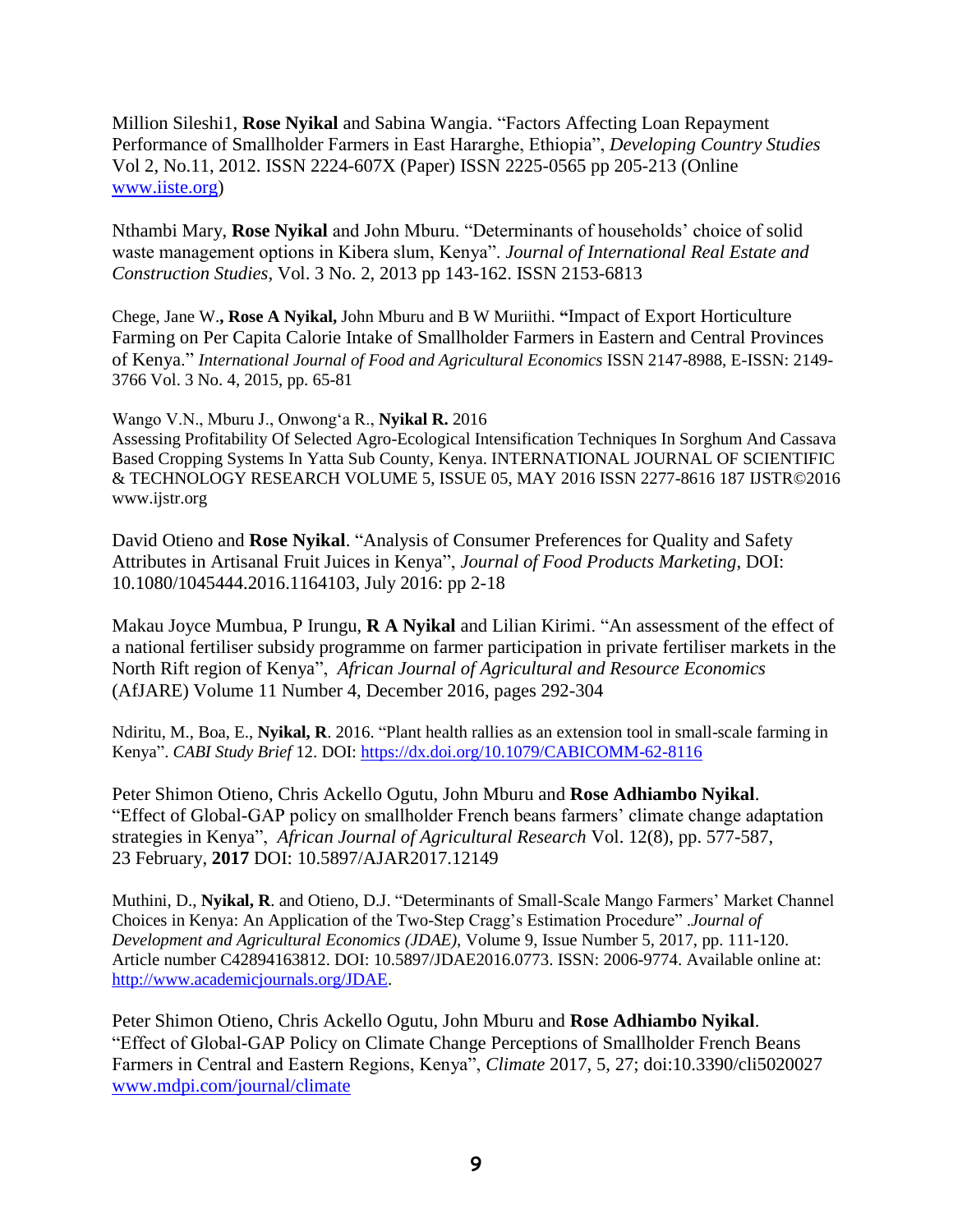Muatha Irene Tesesia, David Jakinda Otieno and **Rose Adhiambo Nyikal**. "Determinants of smallholder farmers' awareness of agricultural extension devolution in Kenya", *African Journal of Agricultural Research* (AJAR) Vol 12 (51), pp 3549-3555, 21 December 2017, ISSN 1991- 637X

Lorbah C. Roberts, David J. Otieno and **Rose A. Nyikal.** "An analysis of determinants of access to and use of credit by smallholder farmers in Suakoko District, Liberia". *African Journal of Agricultural Research* Vol. 12 (24) pp 2093-2100, ISSN 1991-637X, 2017

B. O. Ipara, D. O. Otieno, **R. A. Nyikal**, and S. N. Makokha, "The role of unregulated chicken marketing practices on the frequency of Newcastle disease outbreaks in Kenya", *Poultry Science* 98(12):6356–6366 [http://dx.doi.org/10.3382/ps/pez463,](http://dx.doi.org/10.3382/ps/pez463) Elsevier, December 2019

Muthini Davis Nguthi, Jonathan M Nzuma and **Rose A Nyikal**. "Variety awareness, nutrition knowledge and adoption of nutritionally enhanced crop varieties: Evidence from Kenya." *African Journal of Agricultural and Resource Economics* (AfJARE) Volume 14 Number 4 pages 225-237, December 2019

Muthini Davis, Jonathan Nzuma & **Rose Nyikal**. "Farm production diversity and its association with dietary diversity in Kenya." *Food Security.* The Science, Sociology and Economics of Food Production and Access to Food ISSN 1876-4517 Food Sec. DOI 10.1007/s12571-020- 01030-1 April 2020

Okello, J.J., Shiundu, F.M., Mwende, J. Lagerkvist, C.J., **Nyikal, R.A.,** Muoki, P., Mburu, J., Low, J.W., Hareau, G., Heck, S. **"**Quality and psychosocial factors influencing purchase of orange‐fleshed sweet potato bread". *International Journal of Food Science and Technology*. ISSN 1365-2621, pp1432 – 1446. First published 28 Sep2020

JessicaOsanya, Rahma I.Adam, David JakindaOtieno, **RoseNyikal**, Moti Jaleta. "An analysis of the respective contributions of husband and wife in farming households in Kenya to decisions regarding the use of income: A multinomial logit approach" Author links open overlay panel - *[Women's Studies International Forum](https://www.sciencedirect.com/science/journal/02775395)* [Volume 83,](https://www.sciencedirect.com/science/journal/02775395/83/supp/C) November– December 2020, 102419

Arnold Lumumbah Musungu, David Jakinda Otieno, Beatrice Wambui Muriithi, **Rose Nyikal,** Daniel Masiga, Michael Nyanganga Okal. "Are the current animal trypanosomiasis management methods in Kenya complementary or substitutes? Evidence from Kwale County". *African Journal of Agricultural and Resource Economics* (AfJARE) Volume 16 Issue 1 Pages 46-63

Billy Okemer Ipara, David Jakinda Otieno, **Rose Nyikal**, Nabwile Stellah Makokha, "The contribution of extensive chicken production systems and practices to Newcastle disease outbreaks in Kenya", *Tropical Animal Health and Production* 2021 Feb 15;53(1):164. doi: 10.1007/s11250-020-02550-w, Springer

Arnold Missiame, **Rose A Nyikal**, Patrick Irungu. "What is the impact of rural bank credit access on the technical efficiency of smallholder cassava farmers in Ghana? An endogenous switching regression analysis". *Heliyon 7* (2021) e07102. Science Direct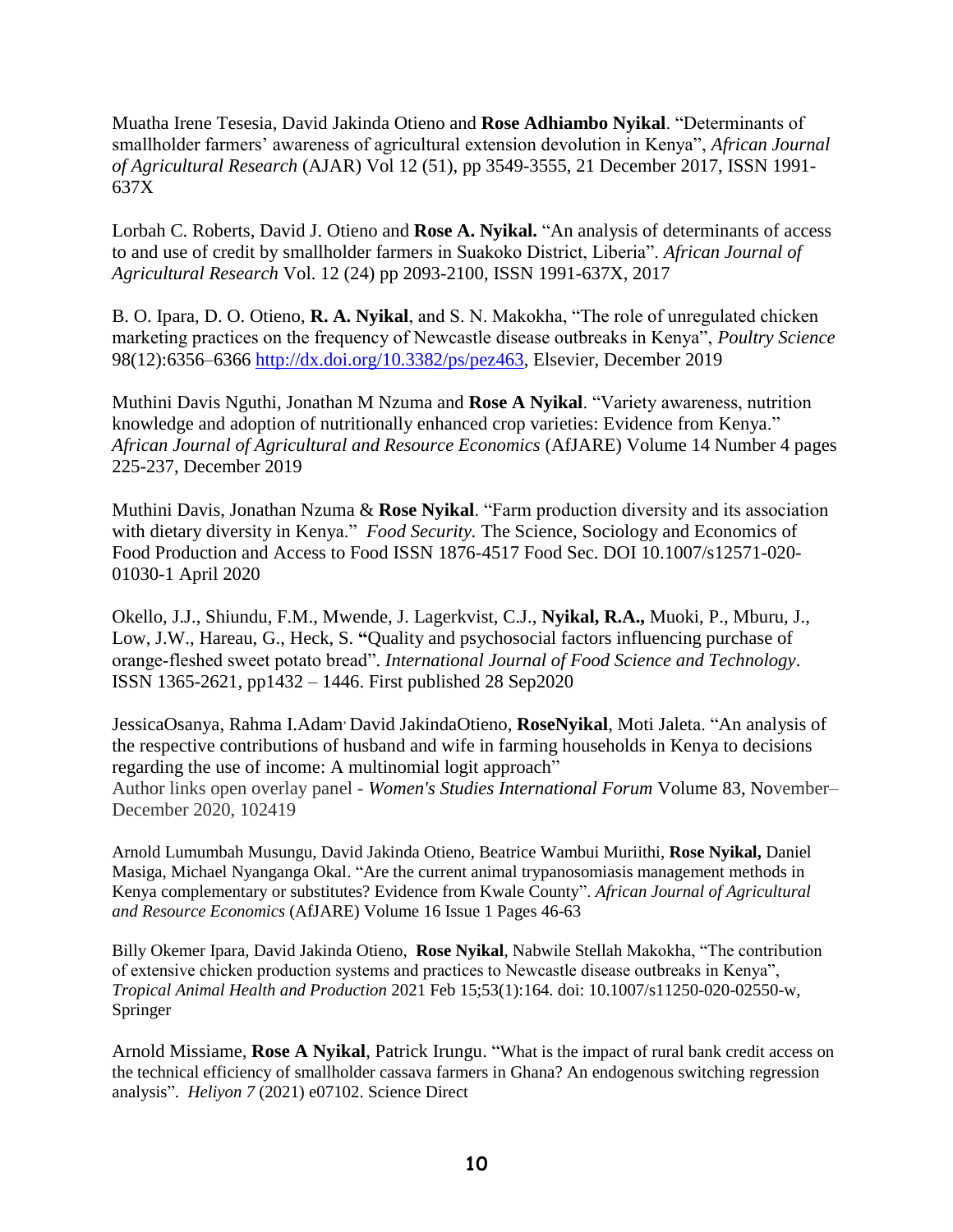Arnold Missiame, Patrick Irungu and **Rose Adhiambo Nyikal** and Grace Darko Appiah-Kubi (2021), "Adoption of rural bank credit programs among smallholder farmers in Ghana: an average treatment effect estimation of rates of exposure and adoption and their determinants", *Agricultural Finance Review* Emerald Publishing Limited 0002-1466 DOI 10.1108/AFR-02-2021-0016

#### <span id="page-10-0"></span>**Books / Book Chapters**

**Nyikal, R** Chapter 23 – Analytical Skills in Agribusiness, in *Agribusiness: a Source Book for Agribusiness Training.* Graduate Readings Vol. 4 Part I. CJ van Rooyen, OT Doyer, F Bostyn and L D'Hease eds. 2004

Kimani, SK, Macharia, JM, **Nyikal, R**, Bationo, A., and Ramish, J. 2007. Evaluation of organic and mineral sources of nutrients in central Kenya. In: *Mineral Versus Organic Fertilization conflict or Synergism?* Proceedings. 16<sup>th</sup> International Symposium of the International Scientific Centre of Fertilizers (CIEC), 16-19 September 2007, Ghent, Belgium. S. De Neve, J. Salomez, A. Van Den Bosshe, S. Haneklaus, O. Van Cleemput, G. Hofman and E. Schnug (Eds.) pp 276- 280.

Adekunle AA, Ellis-Jones J, Ajibefun I, **Nyikal RA**, Bangali S, Fatunbi O and Ange A. 2012. *Agricultural innovation in sub-Saharan Africa: experiences from multiple-stakeholder approaches.* Forum for Agricultural Research in Africa (FARA), Accra, Ghana ISBN 978-9988-8373-2- 0 (print) ISBN 978-9988-8373-2- 4 (pdf) **(book chapter)**

Sileshi Haile Million, **Rose Nyikal** and Sabina Wangia. "Factors affecting loan repayment performance of smallholder farmers: East Hararghe, Ethiopia". Paperback: 104 pages LAP LAMBERT Academic Publishing (March 22, 2012) ISBN-10: 3848439395 ISBN-13: 978-3848439393 **(book co-author)**

Kirui, Oliver K., [Julius J. Okello,](http://www.amazon.com/s/ref=dp_byline_sr_book_2?ie=UTF8&field-author=Julius+J.+Okello&search-alias=books&text=Julius+J.+Okello&sort=relevancerank) **[Rose A. Nyikal](http://www.amazon.com/s/ref=dp_byline_sr_book_3?ie=UTF8&field-author=Rose+A.+Nyikal&search-alias=books&text=Rose+A.+Nyikal&sort=relevancerank)** 2013. Impact of Mobile Money Transfer Services in Kenyan Agriculture LAP LAMBERT Academic Publishing (November 23, 2013) ISBN-10: 3659174416 **ISBN-13: 978-3659174414 (book co-author)**

Mutamuliza Eularie, **Rose Nyikal** and Stephen G. Mbogoh 2016. Microfinance services and their effects on small farmers in Rwanda LAP LAMBERT Academic Publishing (2016-08-09) ISBN-10: 3659164062 **ISBN-13: 978-3-659-16406-4** EAN: 9783659164064 **(book co-author)**

# <span id="page-10-1"></span>**Conference Papers**

**R. A. Nyikal** "Business in the Small Farms: the Challenge for Kenyan Smallholders". Contributed paper, *African Crop Science Society Conference, Nairobi, Kenya, November 2003*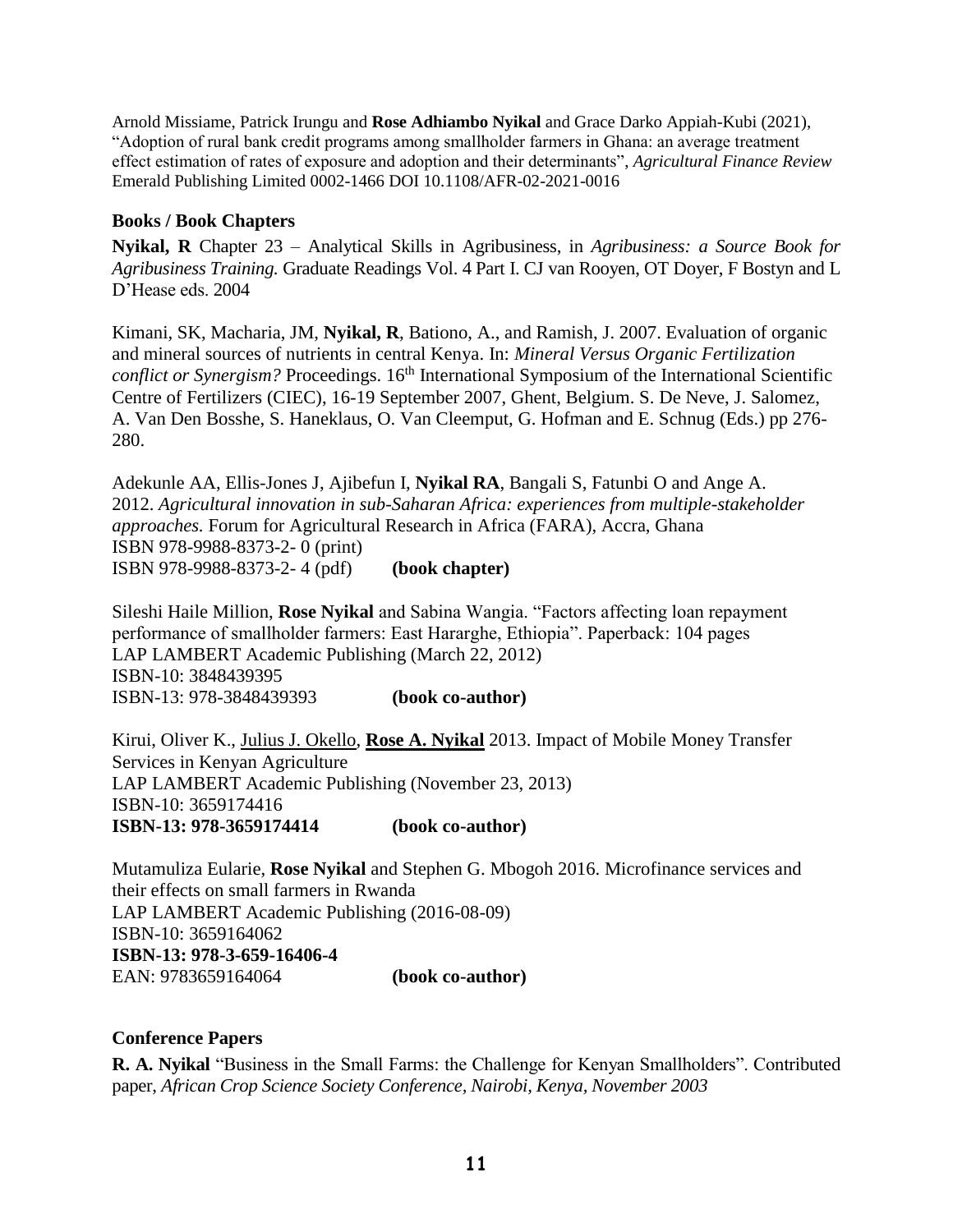**Nyikal, R. A.** "Globalization of the Food and Agricultural Economy: Kenya's prospects at a glance". Contributed paper, *African Crop Science Society Conference, Entebbe, Uganda, December 2005*

Macharia J. M., S. K. Kimani, **R. A. Nyikal** and J Ramisch. "Economic evaluation of organic and inorganic resources for recapitalizing soil fertility in smallholder maize-based cropping systems of central Kenya". A poster paper presented at the *26th Conference of the International Association of Agricultural Economists*, Gold Coast, Australia, August 2006

Karugia J T, W O Kosura, **R. A. Nyikal**, M O Odumbe and P P Marenya. "Access to Land, Income Diversification and Poverty Reduction in Rural Kenya". A contributed paper presented at the *26th Conference of the International Association of Agricultural Economists*, Gold Coast, Australia, August 2006

**R. A. Nyikal "**Financing smallholder agricultural production in Kenya: an analysis of effective demand for credit" *African Crop Science Conference Proceedings Vol. 8 pp1261-1264. ISSN 1023-070X/2007*

Shimon Otieno, **R. A. Nyikal** and Fred Inuani Mugivane "Non-credit services of group-based financial institutions: implications for smallholder women honey income in arid and semi-arid lands of Kenya" *Contributed paper for the second African Association of Agricultural Economists' Conference in Ghana in August 2007*

Wambugu, Stella N; J J Okello, **R A Nyikal,** Bekele Shiferaw. "Effect of Social Capital on Smallholder Producer Organizations: the case of groundnut growers in Western Kenya". *Contributed paper for the 27th Conference of the International Association of Agricultural Economists, Beijing, China in August 2009.*

Haile Million Sileshi, **Rose Nyikal** and Sabina Wangia. "Factors affecting loan repayment performance of smallholder farmers in East Hararghe, Ethiopia" *aGRO 2011, Inaugural biennial conference of the faculty of Agriculture, University of Nairobi, September 2011*

Mutamuliza Eularie, **R A Nyikal** and S G Mbogoh. "Factors influencing participation in microfinance services: the case of smallholder farmers in Nyamagabe district, Rwanda" *aGRO 2011, Inaugural biennial conference of the faculty of Agriculture, University of Nairobi, September 2011*

Hutchinson M J, J Ambuko, **R Nyikal** and G Ruto. "Essential Services package of support to improve productivity of smallholder farmers in Kenya". *aGRO 2011, Inaugural biennial conference of the faculty of Agriculture, University of Nairobi, September 2011*

Nthambi Mary, John Mburu and **Rose Nyikal**. "Smallholder Choice of Compliance Arrangements: The Case GlobalGAP Adoption by French Bean Farmers in Kirinyaga, Mbooni and Buuri/Laikipia Districts, Kenya" 4<sup>th</sup> International Conference of the African Association of Agricultural Economists, September 22-25 2013, Hammamet, Tunisia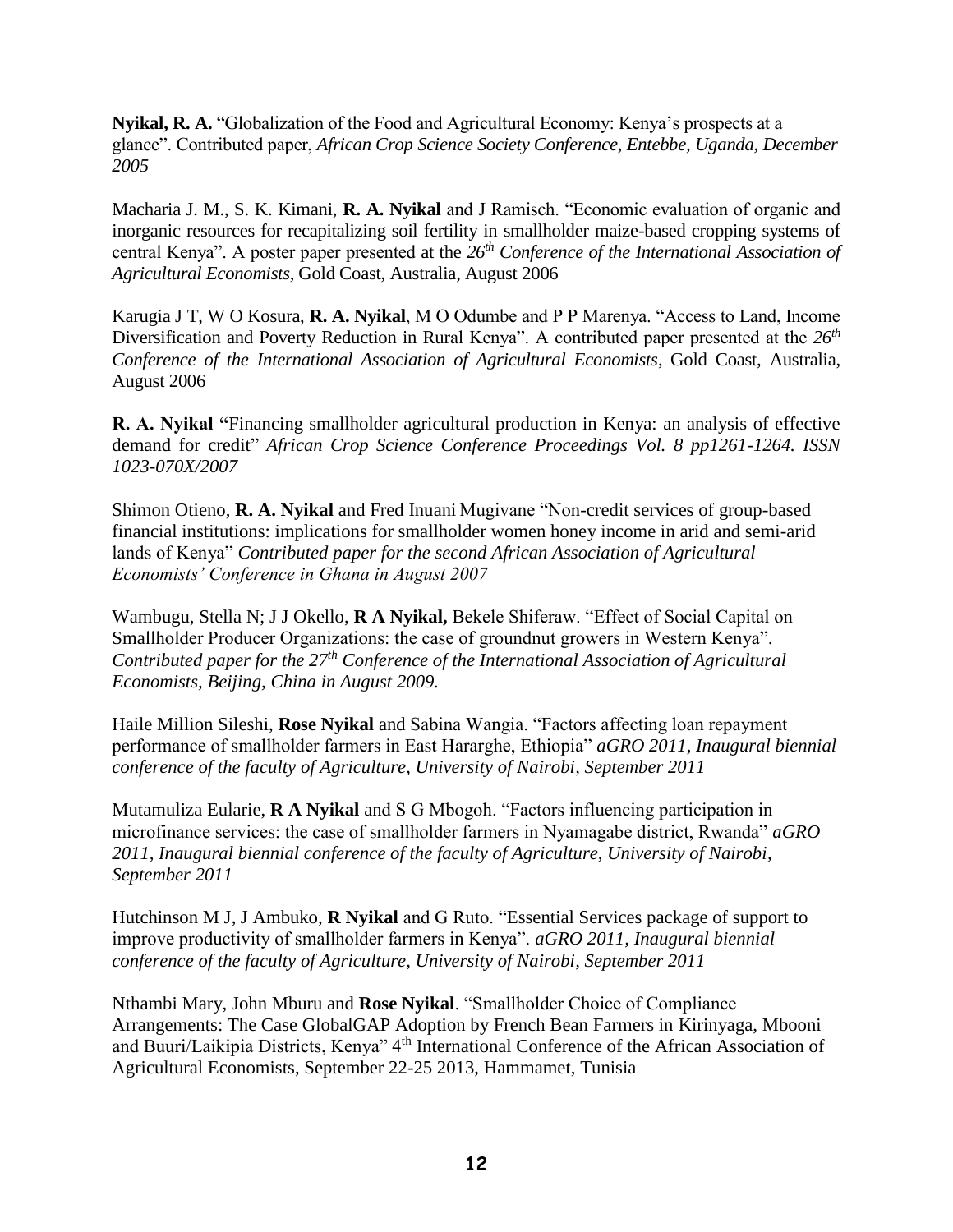Chege Jane, John Mburu, **Rose Nyikal** and Beatrice Muriithi. "Impact of Export Horticulture Farming on Food Security of Smallholder Farmers in Mbooni and Kirinyaga Counties, Kenya" 4<sup>th</sup> International Conference of the African Association of Agricultural Economists, September 22-25 2013, Hammamet, Tunisia

**Nyikal R A** and J D Otieno. "Consumer willingness to pay for quality and safety attributes in home-made fruit juices in Western Kenya" Presented at the 29<sup>th</sup> International Conference of Agricultural Economists, August 2015, Milan, Italy

Olila D O, **R A Nyikal** and D J Otieno "What do farmers want from Crop Insurance Schemes: a stated preference approach." Presented at the 29<sup>th</sup> International Conference of Agricultural Economists, August 2015, Milan, Italy

Otieno, Ogutu, Mburu, **Nyikal** "Does global-gap reduce smallholder greenhouse gas emissions from French beans production in Central and eastern regions of Kenya?" Presented at the 5<sup>th</sup> International Conference of the African Association of Agricultural Economists, September 23- 26 2016, Addis Ababa, Ethiopia

Muatha, Otieno, **Nyikal** "Factors influencing smallholder farmers' awareness of agricultural extension devolution in Kenya: a binary logit analysis" Presented at the 5<sup>th</sup> International Conference of the African Association of Agricultural Economists, September 23-26 2016, Addis Ababa, Ethiopia

Onyango, Otieno, **Nyikal,** Ojiem "An economic analysis of grain legumes profitability in Nandi County, Kenya" Presented at the 5<sup>th</sup> International Conference of the African Association of Agricultural Economists, September 23-26 2016, Addis Ababa, Ethiopia

Amoabeng-Nimako, Solomon, **Nyikal Rose** & Ackello-Ogutu, Chris, 2019. ["Effects of](https://ideas.repec.org/p/ags/aaae19/295802.html)  [Household Agricultural Production on Diet Quality in Northern Ghana: an insight into the Roles](https://ideas.repec.org/p/ags/aaae19/295802.html)  [of Markets and Agricultural Gender Decisions,](https://ideas.repec.org/p/ags/aaae19/295802.html)" – oral presentation at the *6 th African Association of Agricultural Economists (AAAE) Conference in Abuja, Nigeria: 23 – 26 September 2019*

Ipara, B.O., Otieno, D.J., **Nyikal, R.A**. and Makokha, S.N. "The role of unregulated chicken marketing practices on the frequency of Newcastle Disease outbreaks in Kenya" – oral presentation at the *6 th African Association of Agricultural Economists (AAAE) Conference in Abuja, Nigeria: 23 – 26 September 2019*

Ojwang, S.O., Otieno, D.J., Okello, J.J., Muoki, P. and **Nyikal, R.A.** "Does nutrition education influence retention of vitamin A biofortified orange-fleshed sweet potato in farms? Evidence from Kenya" – oral presentation at the *6 th African Association of Agricultural Economists (AAAE) Conference in Abuja, Nigeria: 23 – 26 September 2019*

Mbembe, E.A., Otieno, D.J., **Nyikal, R**. and Odendo, M. "Determinants of market participation by smallholder soybean farmers in Kakamega County, Kenya" – poster presentation at the *6 th African Association of Agricultural Economists (AAAE) Conference in Abuja, Nigeria: 23 – 26 September 2019*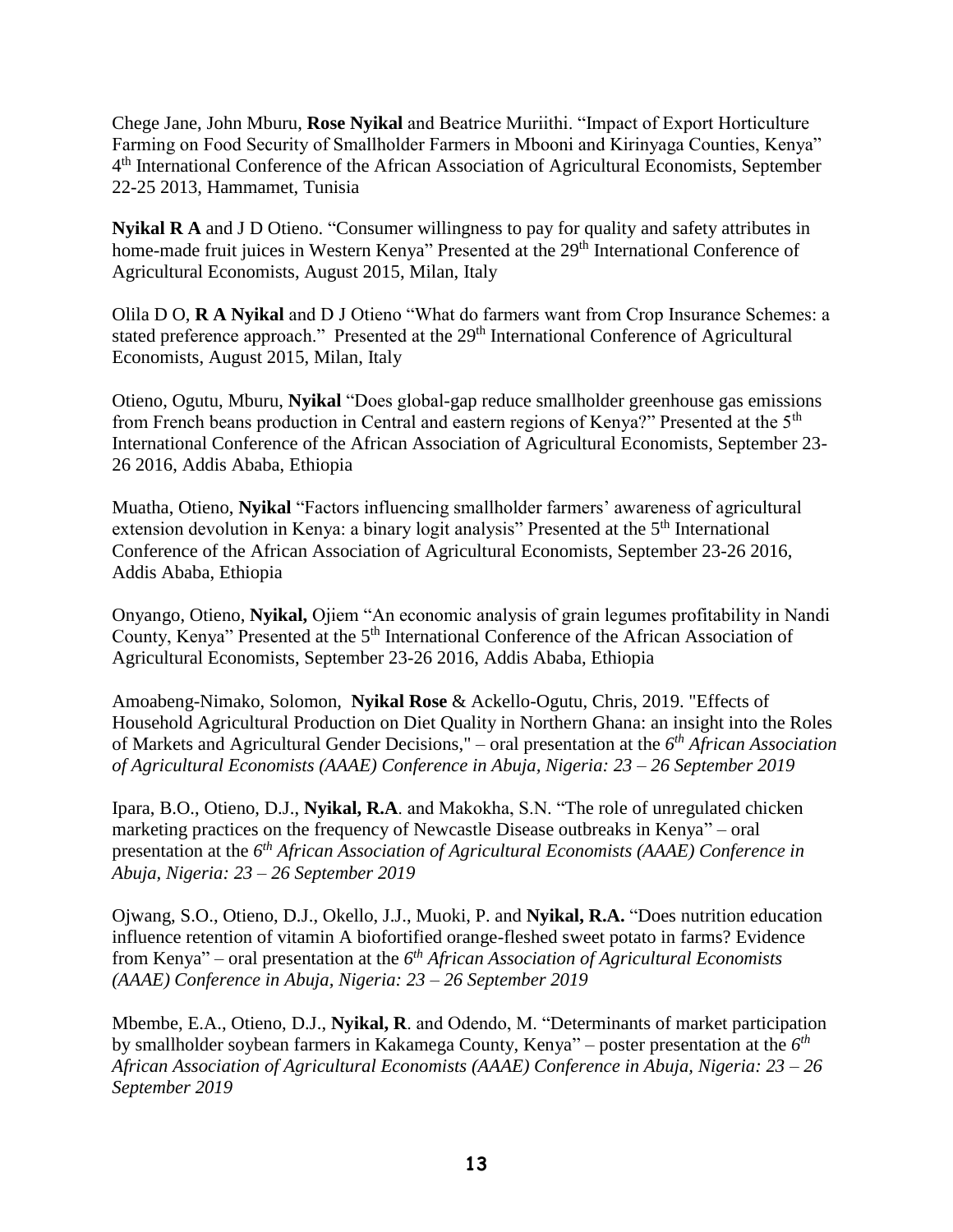Ipara, B.O., Otieno, D.J., **Nyikal, R.A**. and Makokha, S.N. (2019). The role of chicken production systems and management practices on Newcastle Disease outbreaks in Kenya – oral presentation at the *Tropentag Conference at Universities of Kassel & Goettingen, Germany: 18 – 20 September 2019*

**Nyikal, R A** (2019). "Feeding a growing population by producing more food with fewer resources". Presented at the *Fifteenth Annual meeting of African Science Academies (AMASA-15)* Accra – Ghana 13-16 November 2019

#### <span id="page-13-0"></span>**Research Reports**

A gender differentiated analysis of the profitability and constraints in use of Improved Fallow in Western Kenya. RESEARCH sponsored by ECAPAPA 2005-06 (*completed 2006, report sent to ECAPAPA*)

Livelihoods and compliance with GlobalGAP: Drivers, Viability, and Livelihood Impact of Compliance with Private Food Safety Standards among Smallholder Horticultural Producers in Kenya. IDRC Nairobi

Capacity Strengthening Strategy through Capacity Needs Assessment for Country Level Strategic Analysis and Knowledge Support System (SAKSS). ReSAKSS CNA Report No. 8, Facilitated by IFPRI, August 2014, ILRI, Nairobi

JOINT SECTOR REVIEW ASSESSMENT: Advancing Mutual Accountability through Comprehensive, Inclusive, and Technically Robust Review and Dialogue(Report for Ministry of Agriculture,Livestock and Fisheries)

# <span id="page-13-1"></span>**GRANTMANSHIP, RESEARCH AND DEVELOPMENT INTERESTS AND ACTIVITIES**

A gender differentiated analysis of the profitability and constraints in use of Improved Fallow in Western Kenya. RESEARCH sponsored by ECAPAPA 2005-06. Cost: US\$9980 (*completed 2006, report sent to ECAPAPA*)

Budgeted for, acquired and managed some 14 grants for MSc Agricultural and Applied Economics during the period 2005 to 2010, amounting to US\$ 272,586=

Livelihoods under climate variability and change: An analysis of the adaptive capacity of rural poor to water scarcity in Kenya's drylands (ACCCA) (not completed; data gaps)

Livelihoods and compliance with GlobalGAP (Co-investigator, IDRC supported, 2011-13: Canadian \$ 306,300=) Drivers, Viability, and Livelihood Impact of Compliance with Private Food Safety Standards among Smallholder Horticultural Producers in Kenya Innovation systems, agricultural growth and rural livelihoods in East Africa, DFID/ESRC Growth Programme: (DFID/University of Reading, Co-investigator, 2012-2014: GBP 50,297.46)

Public consumer perceptions and preferences for food quality and safety attributes in home-made fruit juices in Kenya (Co-investigator, AERC supported, 2012-13: US\$ 15,000)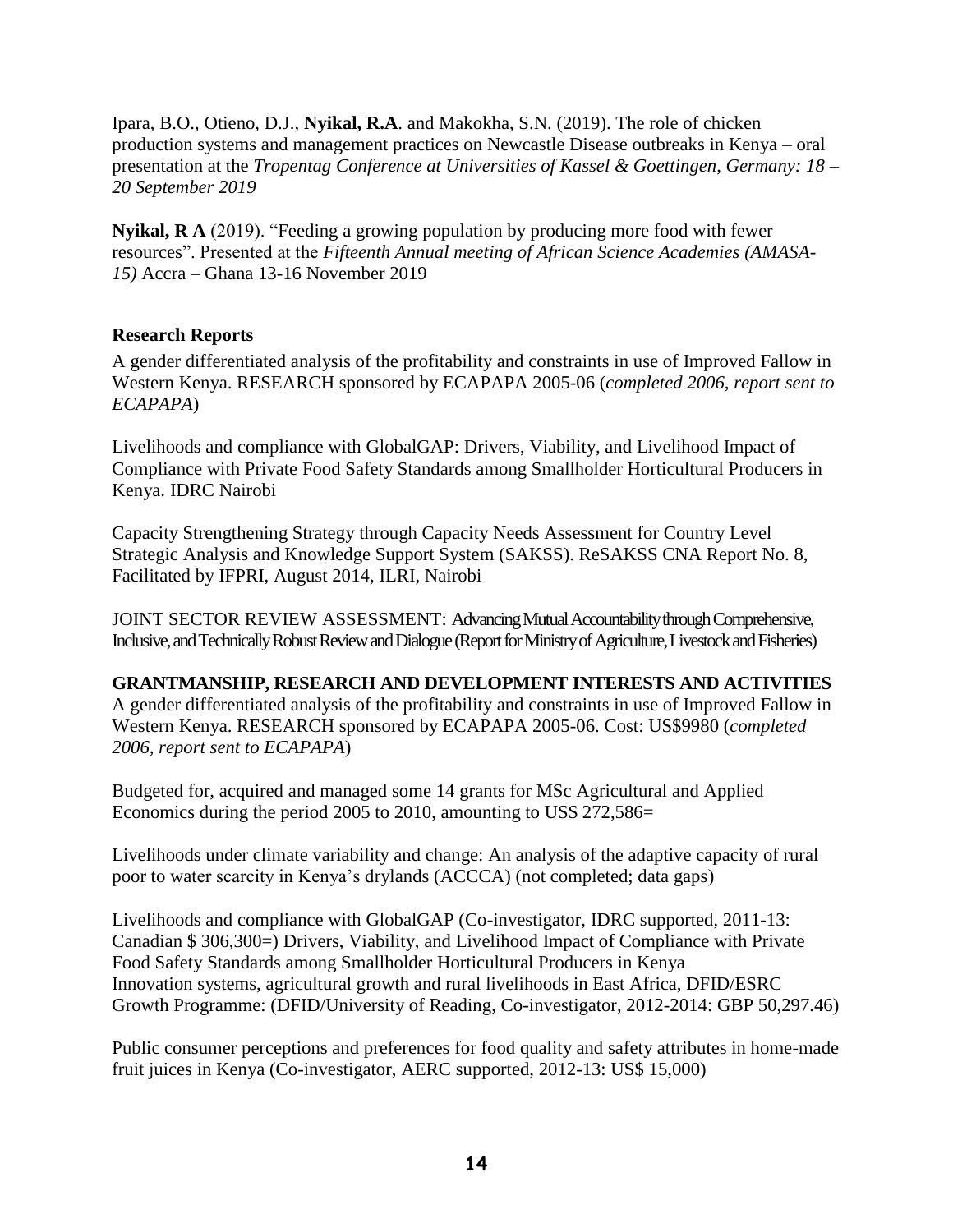Research Support project (dissemination): The Fourth International Conference of the African Association of Agricultural Economists, 2013-14, Grant Number 107589-001 IDRC, US\$ 24,424.78)

Research Support project (dissemination): The Sixth International Conference of the African Association of Agricultural Economists, 2019-20, Grant Number 109300-001 IDRC, CAD\$ 20,000)

Analysis of Marketing Efficiency along the Poultry Feed Value chain in Kenya Grant No. AE/FAC/20-003 ERP Award 1338 of US\$12,500= from **March 2020**

Higher Education Capacity Building for Research: Enhancing Analytical Techniques for Staff and Students in the College of Agriculture and Veterinary Sciences. USAID BHEARD RC105980 UN US\$ 22,550= from **May 2021**

#### <span id="page-14-0"></span>**CONSULTANCIES**

- (i) 1997, 1998, 1999, 2000, and 2001: Participation in Africa Training Course (United Nations Centre for Regional Development -*UNCRD*) on Local and Regional Development Planning and Management, as a course Assistant on Project Planning, Management and Evaluation.
- (ii) UNCRD Lecturer: Monitoring and Evaluation 2003, 2004, 2005, 2006, 2007
- (iii) Network participant in Institutional University Co-operation between the Flemish Interuniversity Council and a number of universities in Eastern and Southern Africa. Contributed *A Note on Analytical Skills in Agribusiness* in *Graduate Readings Vol. 4 Agribusiness*
- (iv) African Institute for Capacity Development (*AICAD*) Lectures:
	- a. Credit and Micro-finance for Irrigation Projects January 2003
	- b. Agriculture as an Enterprise and Viable Enterprise Selection January 2004.
	- c. Planning the Farm Business November 2004, December 2005, February 2007, March 2008, September 2009
- (v) April 2007: Review of the Tea Industry Task-Force report. Tea Board of Kenya
- (vi) July 2009: Review of MSc Agribusiness Management Curriculum of the Great Lakes University in Kisumu (GLUK), for the Commission for Higher Education
- (vii) April May 2010: A member of the curriculum review team for the Collaborative Masters Programme in Agricultural and Applied Economics (CMAAE)
- (viii) Essential services package of support to women smallholder farmers for Action Aid International, July-August 2010
- (ix) A Review of Success Stories in Agricultural Innovations in Sub Sahara Africa (Kenya, Uganda and Ethiopia case studies), for *FARA (Forum for Agricultural Research in Africa)* 2011
- (x) Identification and stocktaking of existing initiatives in Africa on capacity development for agricultural innovation (FARA 2013)
- (xi) Capacity Strengthening Strategy through Capacity Needs Assessment for country level Strategic Analysis and Knowledge support System (SAKSS) (ReSAKSS 2012)